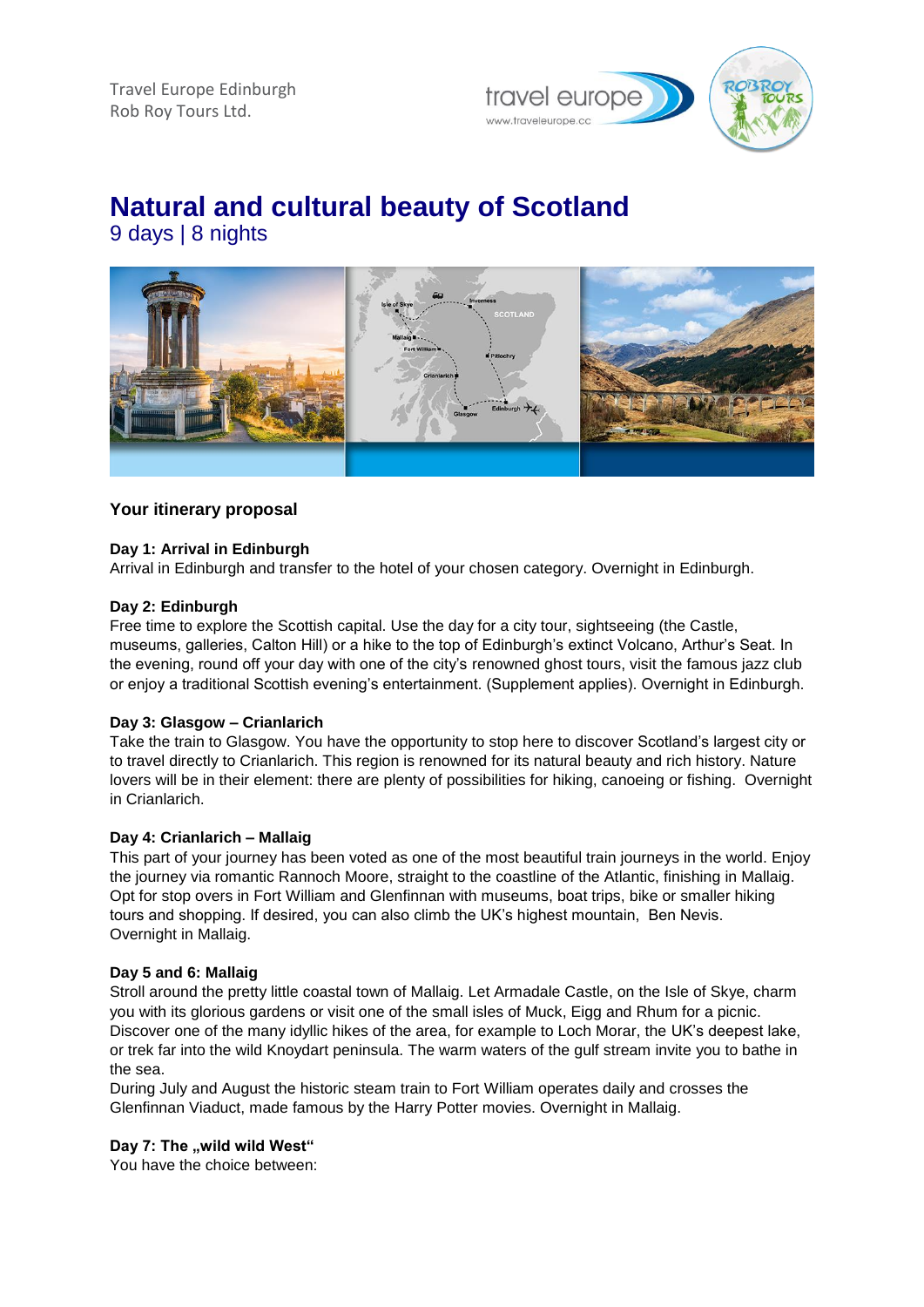Travel Europe Edinburgh Rob Roy Tours Ltd.



A romantic ferry trip to the Isle of Skye followed by a scenic bus tour across the island and return to the mainland via the famous Skye Bridge. Some free time in the picturesque village of Kyle of Lochalsh. Continue by train through the remote but beautiful Northwest of Scotland to Inverness. Or: Take the train to Fort William, transfer to a bus and travel the length of the Great Glen to Inverness, taking in the sights of the Caledonian Canal, the ruins of Urquhart Castle and Loch Ness along the way- will you see Nessie?! You then have the opportunity to explore the idyllic little city of Inverness on foot. Overnight in Inverness.

#### **Day 8: Central Highlands**

Enjoy stunning scenery, impressive mountain views, waterfalls and lochs. The mountain hike to Ben Vrackie is an amazing experience. Equally breath-taking is the hike to the River Tummel with picturesque views from the Pass of Killiecrankie and Queen's View. Visit the impressive Blair Castle and Gardens, seat of the Duke of Atholl, famed for its salmon run. Not to be missed is a visit to Edradour, Scotland's smallest whisky distillery. Overnight in Pitlochry.

#### **Day 9: Departure from Edinburgh**

Return to Edinburgh by train. Airport transfer and flight home or connecting programme.

#### **How does it work?**

The given itinerary is only a rough outline for your round trip through Scotland. More detailed information on programme options, exact descriptions for visits, hikes, train schedules or hotels will be given after booking in our extensive "Travel Manual".

#### **Daily individual arrival!**

Please note: Mentioned excursions might not always be feasible due to events beyond our control. When preparing your travel documents, we are dependent on information from various service providers. We can't guarantee the accuracy of all information.



# **Prices and conditions**

PRICES 2022 (min. 2 persons), per person, double/twin room:

# **Package A – hotel/ half board**

Overnight stays in handpicked three and four star middle class hotels with breakfast, INCLUDING seven multi-course dinners with a choice of menu (except day 3): Half double room: € 1639,00 Single room surcharge: € 385,00

#### **Package B - hotel/ breakfast**

Overnight stays in handpicked three and four star middle class hotels with breakfast: